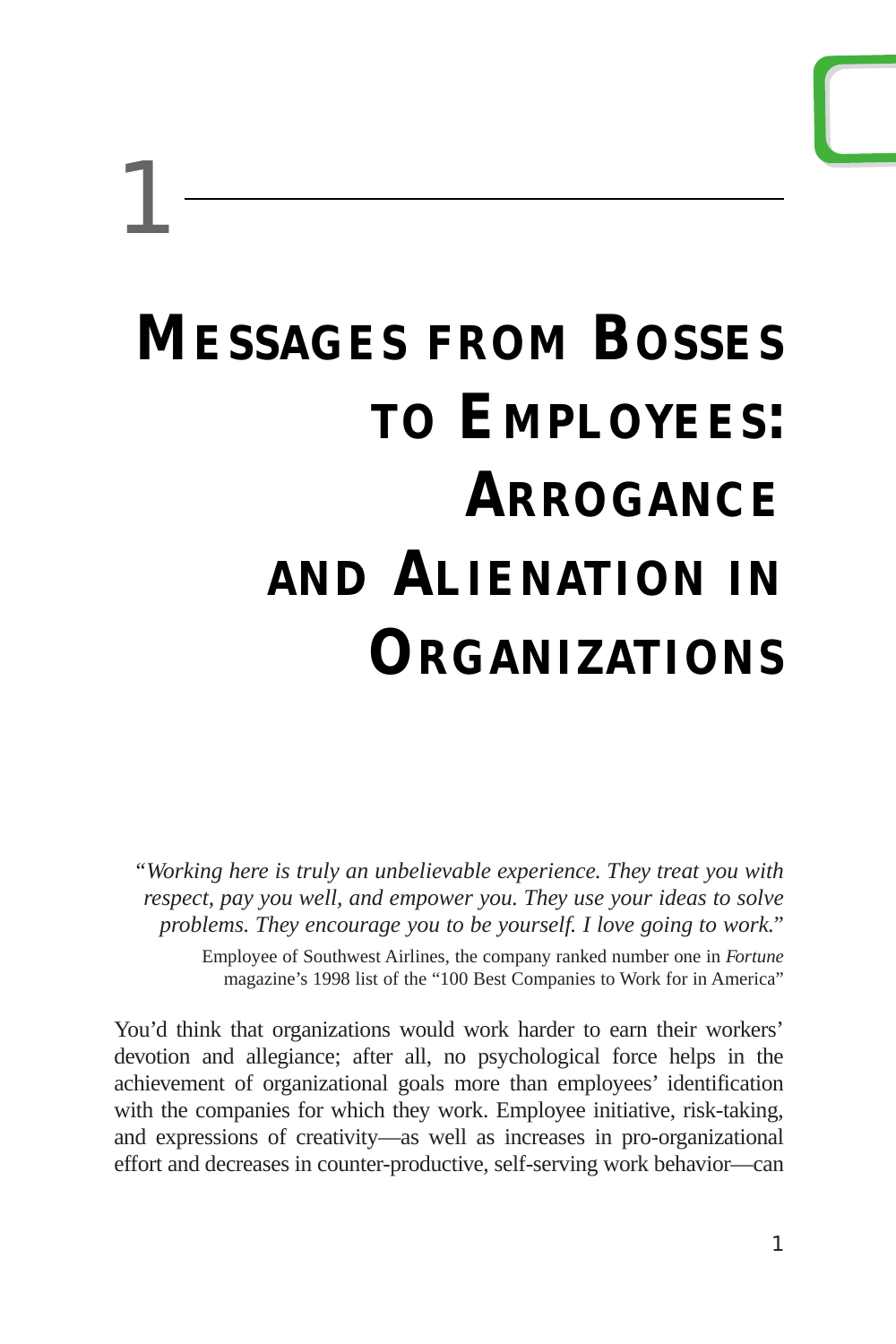all be linked to the presence of employees' organizational identification and can result in a more powerful company. Cross-cultural evidence from nations as widely separated as the UK and Japan shows that employee turnover is markedly diminished when identification with the company is strong, resulting in a major financial benefit to organizations.1 A survey conducted by the American Management Association reveals that more than 50 percent of the organizations responding identified loss of talent as a primary cause of the decline in their companies' ability to compete in the marketplace.2

Workers' commitment to remain on the job translates directly into cash for the employer. In a study of 400 small- and medium-sized companies of whom 85 percent said "retaining key personnel" was a top concern, it was reported that the cost for replacing each senior manager was an estimated \$50,000. Replacing an experienced worker cost these companies approximately \$6,000, and the cost of hiring each new entry-level employee amounted to about \$1,500. Whether your company's costs are more or less than these doesn't matter. Simply put, the point is that greater employee commitment means lower rates of turnover, and lower turnover means more profit.3

Financial consequences of personnel retention were also revealed in a recent study conducted by Ernst & Young. Analyzing the responses of 275 portfolio managers revealed that nonfinancial matters guided 35 percent of their investment decisions, and that one of the leading influences on these decisions was a company's ability to recruit and retain employees. Additional, anecdotal evidence that demonstrates the effect of good workplace practices on stock prices comes from the reports of financial analysts who acknowledge including the presence of "engaged employees" in their evaluation of companies.4

Even more direct evidence of the costs borne by companies populated with disengaged employees comes from a Gallup Organization poll. Finding that nearly one in five workers qualifies as disengaged, leads to the conclusion that "actively disengaged workers, based on their numbers, salaries, and productivity cost anywhere from \$292 billion to \$355 billion a year."5 These data leave little doubt about how much company worth is dependent on loyalty and contributory efforts that are contingent upon the employees' organizational identification.

The degree to which companies' worth is dependent upon employees' organizational identification has also become increasingly clear during the last two decades as key determinants of corporate success have migrated away from the realm of tangible assets and technology toward a harder-to-track ability to leverage employees' knowledge and information.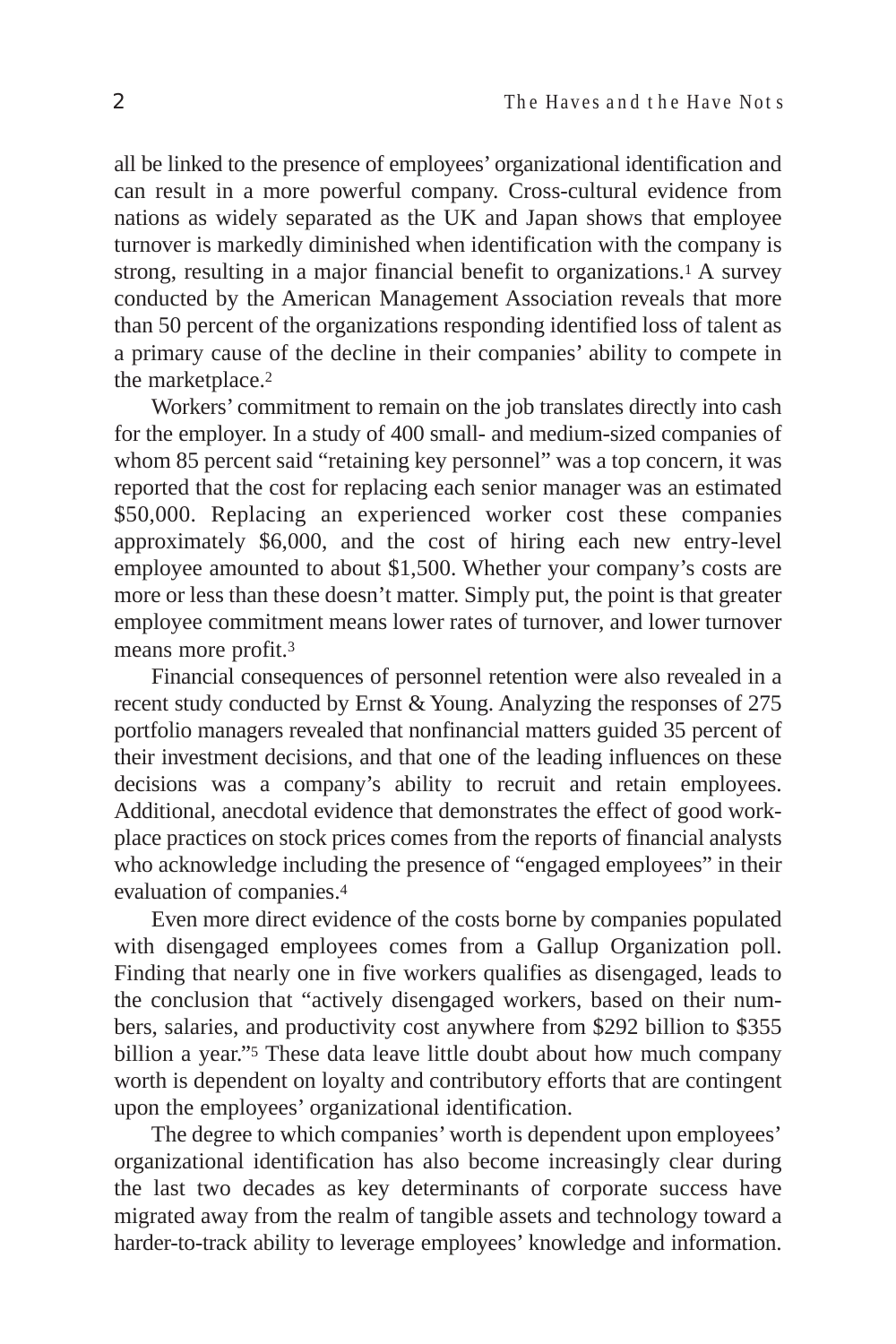Baruch Lev and Paul Zarown's 20-year study of 6,800 companies shows that the relationship among financial statements, stock dividends, and stock prices is weakening. This means that during this period, variables in the companies' financial statements were increasingly less useful predictors of either future stock dividends or prices.<sup>6</sup> A principle reason for this decline is that traditional accounting information does not accurately index either the value of intellectual capital or organizations' abilities to make use of that capital in innovative ways. These findings are proof that while it would be foolish to argue that any accurate measure of a company's worth can completely neglect tangible assets and technology, it would be equally foolish to overlook the fact that a growing proportion of any company's value rests on its ability to harness employees' creativity, initiative, and commitment—all products of employees' organizational identity.

Further support for this conclusion comes from two professors of business, Theresa Welbourne of Cornell University and Alice Owens of Vanderbilt, who studied conditions associated with the survival of 136 companies in different businesses located throughout the United States. Only 81, or 61 percent, were still operating in 1993, five years after first opening their doors. Personnel policy made the big difference: 91 percent of those with both pay incentives (e.g., stock options or profit sharing) and some marker of general regard for workers, such as training programs, were around to celebrate their fifth anniversary. Only 34 percent of companies lacking these attributes survived that long. Seasoned investment strategists agree with the study's implications. Mary Farrell, a PaineWebber vice president and *Rukeyser Wall Street* television personality, has been quoted as saying, "In my checklist, there's a section on personnel issues," and many corporate observers and analysts are paying increased attention to those issues as well.7

The power of employees' organizational identification as a social adhesive with bottom-line consequences is also evident in *Fortune* magazine's annual report of the 100 best companies to work for in America. Comparing the average annual return to stockholders generated by firms that were nominated for the list by their employees with that of firms that were not, shows that investors were better off holding stock in companies that received employees' endorsements. Over a five-year period, these employee-approved companies returned 27.5 percent to investors, compared to only 17.3 percent among those not internally elected to the "Best 100." And over a 10-year period, those nominated returned 23.4 percent to investors, compared to only 14.8 percent among the unendorsed. This means that if an individual were persuaded to invest \$1,000 in a firm boasting the emotional attachment of its employees, in eight years that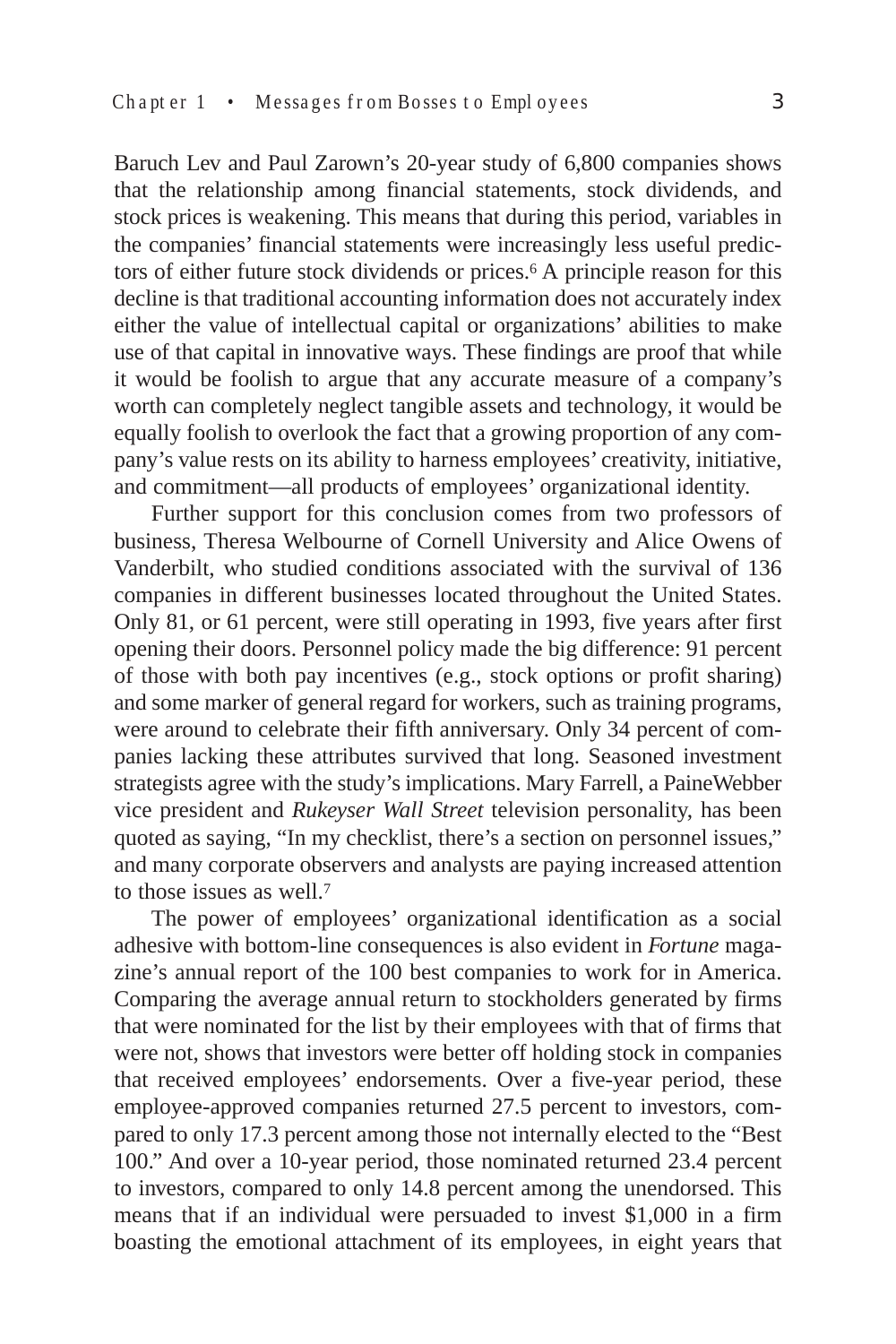money would have grown to \$8,188. But if the same \$1,000 were invested in a firm in which employees lacked such ties of allegiance, it would have grown to only \$3,976 in the same amount of time.8

Organizational identification greatly influences companies' financial outcomes. In the words of a Gallup poll of 55,000 working men and women, corporate success is directly related to the presence of a workforce that can attest, "At work our opinions count; colleagues are committed to quality; we are given daily opportunity to do our best; and there is a perceivable connection between our work and the company's mission."9

# **Above and Beyond Job Descriptions**

Organizational identification alters employees' personal job definitions. Those with stronger ties of identification define their jobs more broadly than those with weaker ones. As a result, they become more responsible, conscientious organizational citizens.

Successful organizational functioning depends on employees behaving like active citizens of the work community in ways that go beyond the narrow rigidities of formal job descriptions. In other words, companies *need* their employees to go "above and beyond." It's not surprising that one tactic employees use to hamstring their organizations during labor disputes is to narrowly conform to codified job requirements and insist on not making any effort beyond them.

Organizational citizenship behaviors (OCBs) imply extras.10 Ambitious work habits are essential for organizational effectiveness, although they are almost never specified in job descriptions, nor normally included by name in performance evaluations. They are omitted because these "extra" work activities are difficult or impossible to monitor or quantify. Helping coworkers when one is not required to do so, being courteous (as opposed to simply not being *discourteous*), and going the extra yard when dealing with customers or vendors—not to mention turning off the lights when they are simply wasting money and energy—are just a few concrete examples of OCBs.

In my conversations with workers, I have discovered that some employees define their jobs as including OCBs while others see OCBs as merely add-ons, lying well outside their official job obligations and, therefore, unnecessary. Work, to the latter group, means doing only what is prescribed, monitored, and rewarded, no more, and less if you can get away with it. But to the former group, the jobs mean much more than that, and these workers, in turn, mean more to their companies.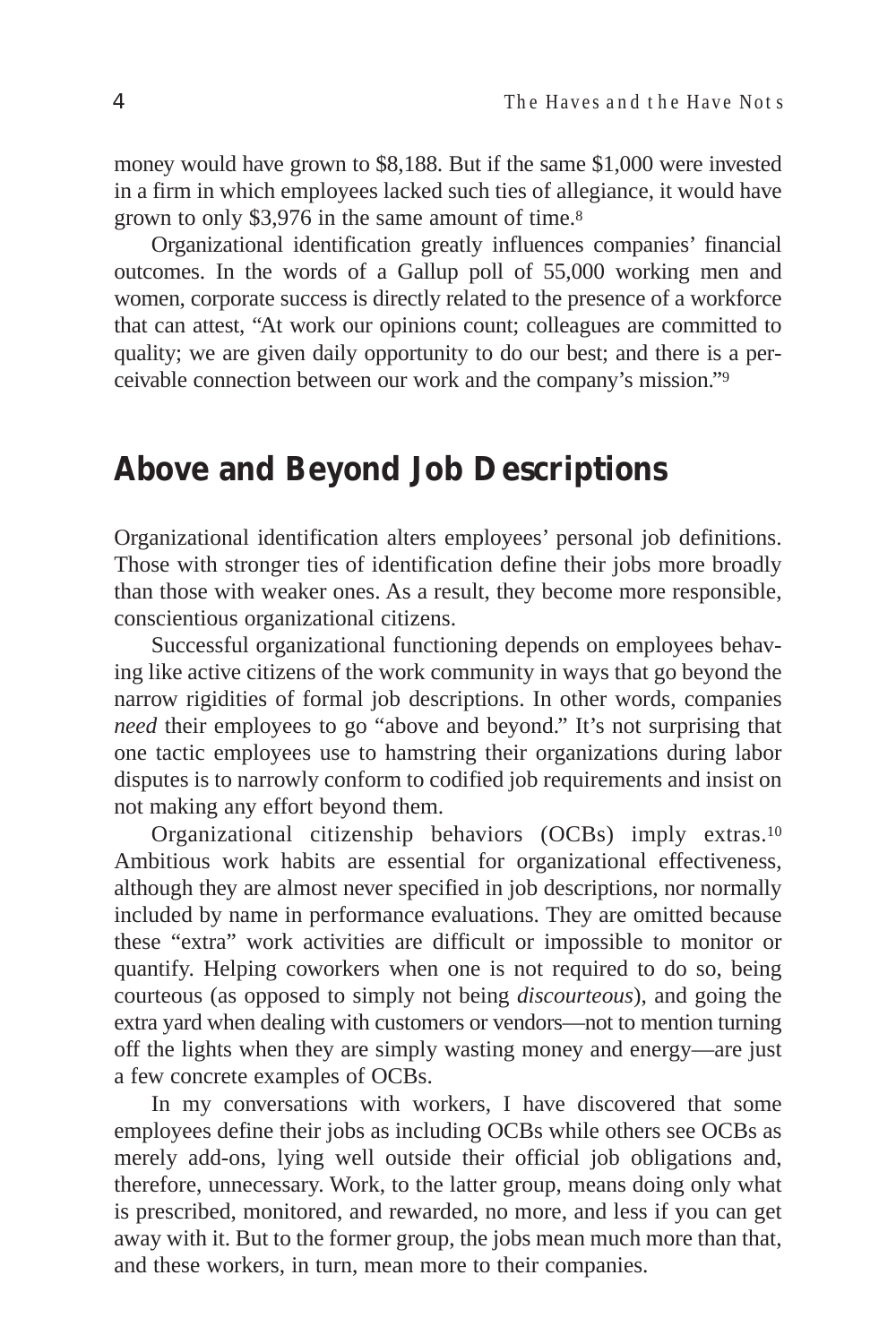#### Chapter 1 • Messages from Bosses to Employees 5

The reason that some employees behave in ways that go "above and beyond" the bare minimum emerges from data collected by an organizational psychologist, Professor Elizabeth Morrison. Professor Morrison demonstrated that employees' emotional attachments to their organizations were associated with an expansion of their job descriptions.11 What others saw as undesirable and irrelevant tasks, emotionally attached employees saw as duties that were essential and central to their job. Proorganizational OCBs were a regular part of these workers' activities because they were perceived as right and necessary, even in the absence of organizational surveillance or sanction. The bonds of organizational identification between employees and their companies gave rise to job redefinitions that supported organizational goals, as well as to work, behavior that was a clear expression of the organizational golden rule:

#### *Harming you becomes difficult for me because the two of us are part of* we*.*

When employees lack these bonds, on the other hand, damage to the company is likely to result. When workers feel that their interests and their organizations' are in clashing opposition, common sense and empirical evidence predict that self-serving work behavior is likely to result should employees find themselves in a position to do what's best for themselves without retribution. Without a counter-balancing sense of organizational identification, the most compelling choice among behaviors at work is the one that gains employees the most personal benefit at the least personal cost. If that choice also happens to help their organizations, then they might grudgingly assent. And if their selfish choice would harm their organizations, employees without emotional attachment are just as likely to go ahead with the action to the detriment of their employer.

Rates of in-company theft and sabotage—a high cost to companies around the world—are a vivid illustration of how employees behave in the absence of any sense of identification with their organizations. It comforts some to believe that these crimes are simply economically motivated efforts to make up for deficient wages, but the facts suggest otherwise. Workers at all income levels steal. What's commonly stolen tends to be petty and of little or no value to the thief. Sabotage, a common organizational crime, has no personal economic value for the employee-saboteur. And, most importantly, the evidence shows that employees tend not to steal from employers who treat them respectfully.12 In short, workers more easily succumb to the temptation to rob or harm *them* rather than *us.*

Nonstop surveillance, backed by impressive reward and serious punishment, might be capable of deterring employees from making self-serving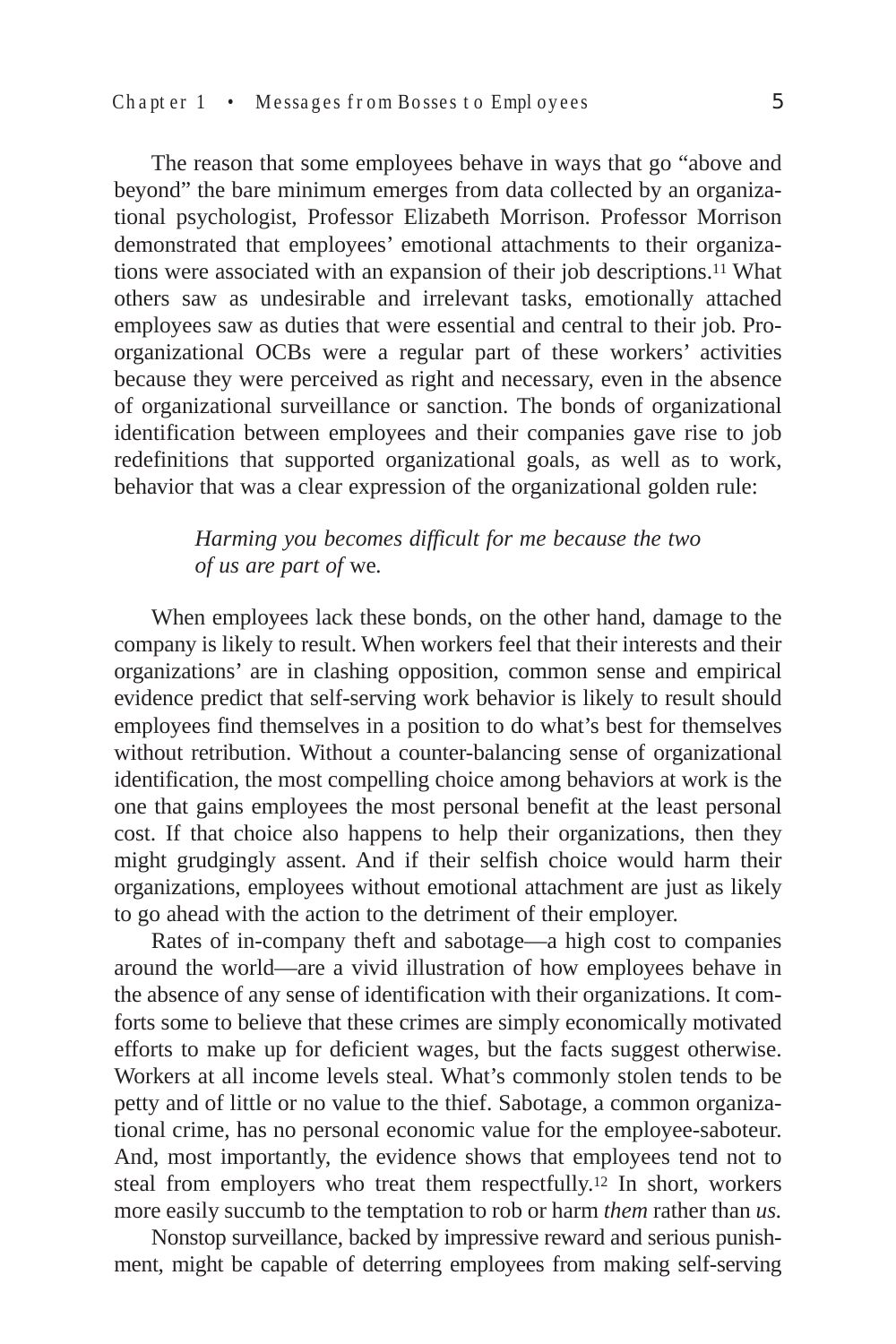choices that go against organizational interests. But infallible surveillance is rarely possible and, even it were, worker compliance is a far cry from worker commitment. Behaving well before hidden cameras or curtailing one's anger for the sake of a bonus does not require any heartfelt blending of individual and organizational goals. Without such an internalization of the bond between worker and workplace, the golden rule of organizations—*Harming you becomes difficult for me because the two of us are part of* we—is not operative. The goals belong to *them*, not *us*, and employees' inclinations toward public compliance but private disobedience remain a potential hazard.

Happily, the fact is that organizations possess the power required to build crucial ties of organizational identification. Sadly, it is also true that—despite all the cheery business-section headlines to the contrary bosses have mainly pursued a path leading to employees' alienation rather than affiliation. As costly as such misconduct is now, it will only become more so. Over the next several years, changes in business and society will serve to drastically increase the price that companies pay for hindering the organizational identification of their workforce.

# **Identification's Future**

The intensity of the tides that have been tugging at organizations for a while is about to increase. According to a worldwide Anderson Consulting survey of 350 executives, an overwhelming 79 percent of those who were asked, "What will your company look like in 2010?" answered that the pressure to change will accelerate.13 If they are correct, then adaptation is going to grow to unprecedented levels of importance as a competitive business tool. Successful adaptation surely requires having the right technology, information, finances, and market opportunity. But the key to adapting to market shifts is the presence of a workforce with the desire to contribute ideas about what *might be* and a willingness to let go of the familiar comfort of *what is.* Crucial to successful change are employees who will agree to and participate in major changes because their own goals and those of their organizations are more joined than separate.

#### *Doing More with Less*

Companies are increasingly required to do much more with fewer staff for a larger customer base than ever before. Periods of protection from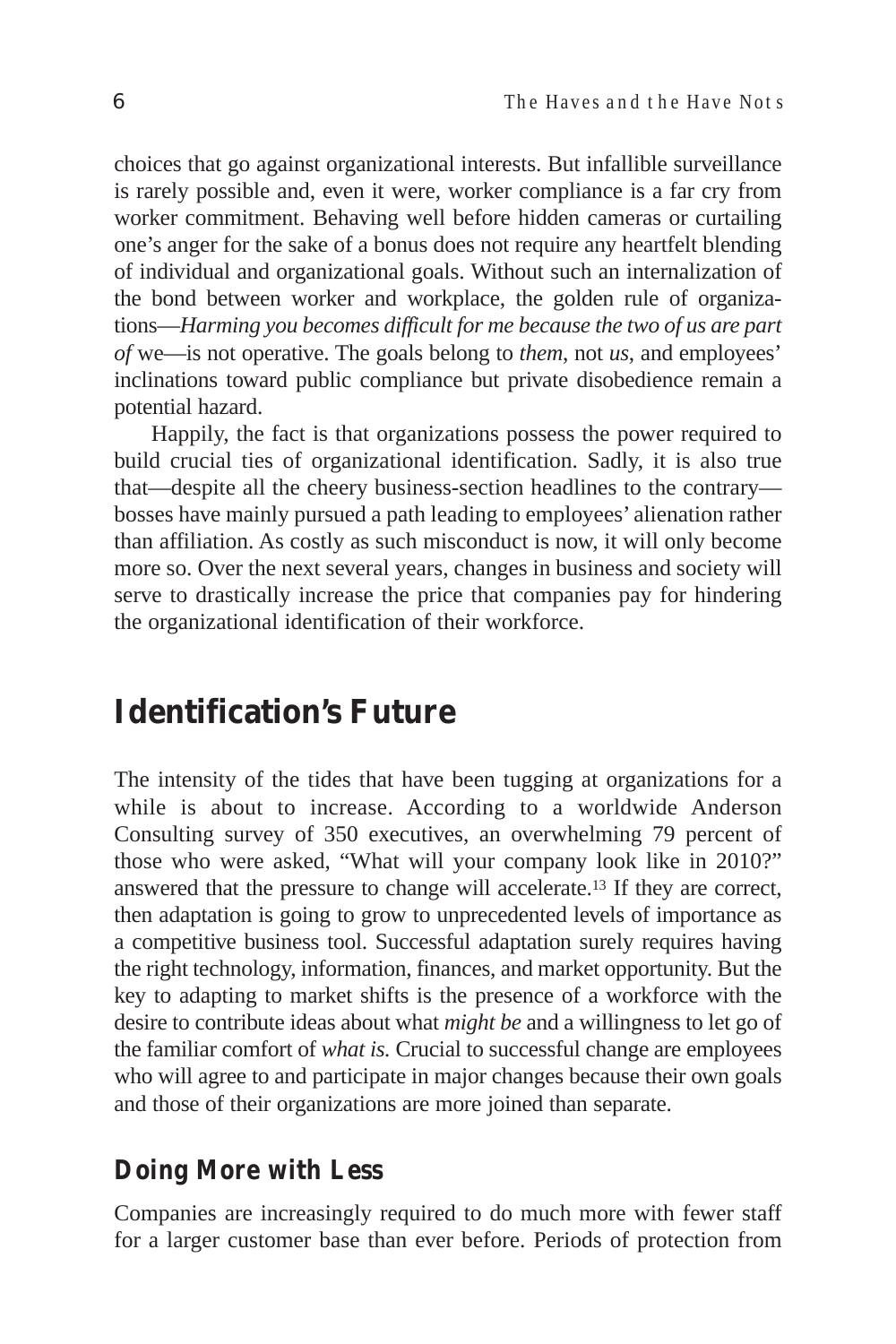competitors' responses to product innovations are shorter today than they were yesterday, and they will be shorter still tomorrow. Companies are able to copy rivals' products and processes with ever-increasing speed and ease. In response to the threat of such market incursions, companies are already seeking to shorten innovation cycles by organizing large sections of their workforces around temporary projects rather than permanent assignments. Personnel rosters not only are smaller, they are also constantly changing in composition so that managers can rearrange skill concentrations spontaneously and urgently. These onrushing events are aggravated by the mounting use of part-timers, of "virtual" workers (who are physically separate from work sites), and of temporary workers (currently some 30 percent of the workforce and, significantly, labeled *disposable* and *throwaway* workers by economists). The increasingly common use of nontraditional job arrangements widens the psychological distance between workers and employers, thereby worsening the prospects for success in future efforts to build the ties that bind employees to their organizations.

Leo Mullins, CEO of Delta Airlines, understood how a workforce's diminished organization identity undermines the potential power of technological innovation. When he became CEO during the summer months of 1997, the airline was a mess. Flight delays, lost luggage, fraying aircraft interiors, poorly served customers, and an angry staff were the carrier's hallmarks. Just a few years earlier, things had been very different. The airline was making money and it had a level of employee commitment that was envied throughout the industry.

Delta's problems began during the recession of the early 1990s. In order to deal with the economy's financial fallout, Ronald Allen, Delta's CEO at the time, probably paid too little heed to employee input and instead handed down his own measures designed to control and cut operating costs. Long before the program achieved its desired goals, however, it had to be terminated because of the devastating effects that it was having on employees' morale—and therefore on the service that they gave their customers. One Delta director, who was part of the effort to replace Mr. Allen with Mr. Mullins, explained why these adverse effects occurred. "You had a rending of the social contract that had existed for years and years within Delta."14

Leo Mullins' efforts, because they included rather than excluded the employees' needs and opinions, initiated a turning of the tide. In 1998, Delta earned a record-breaking \$1 billion. There was a two-for-one stock split and a \$50-million stock buy-back program. Lost luggage problems declined markedly and the airline's on-time arrival record pushed its ranking to number four among airlines, whereas it had previously been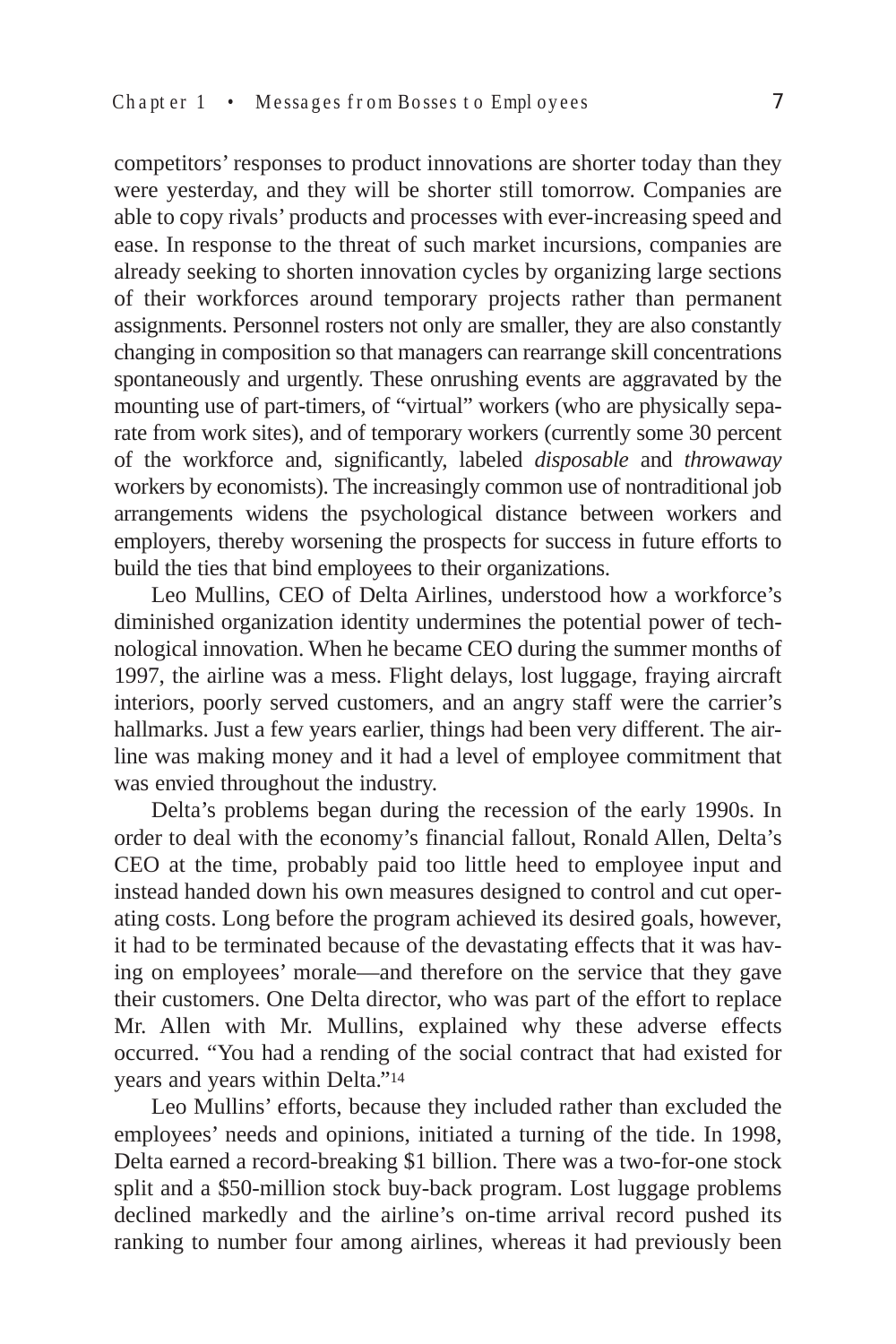near the bottom of the heap. Part of Mullins' remedial effort focused on improving the company's computer systems, including innovations that gave Delta's gate agents more time to deal with customers. As Mullins pointed out, travel crises send airline customers rushing to the gate for help, and "that's where problem-solving expertise and expertise of the professional talent come in."15

Equipping employees with the best-tooled computer technology facilitates their expertise only if those employees choose to make that expertise available. Their willingness to contribute whatever knowledge they have acquired—on the spot, when not strictly supervised—depends on their psychological commitment to their employing organization and its goals. The need to develop this commitment within Delta's workforce was one of the main reasons why Leo Mullins spent so much time talking and meeting with Delta employees. Recognizing the costs of neglecting the labor side of the business equation, he explained his efforts by saying, "This is an organization where the trust factor suffered materially. I have been attempting as best I can to restore that, but it takes a long time because a lot of damage has been done."16

#### *Going Global*

Globalization serves to place an even greater premium on rapid adaptation as a competitive advantage. More and more pressure is being put on more and more companies to meet different and shifting customer demands of a suddenly worldwide scope. Maintaining sales volume and profits while matching product mix, quality, and other attributes to the idiosyncrasies of markets ranging from Brooklyn to Bangkok requires companies to be capable of mass customization—with unimpeded delivery—at the lowest possible prices. Lacking such abilities, companies will watch their customers, who are generally more loyal to self-interest and convenience than to any brand or supplier, flee to the nearest competitor.

Advances in computer technology undoubtedly increase the speed and ease of collecting and organizing information relevant to the challenges of globalization. But knowing what information to collect, whom and where to collect it from, and how to interpret the data's implications for product development and marketing strategies all require the expression of employees' insight and the exercise of their creativity. A readiness to make contributions such as these is characteristic of workers who are emotionally attached to their employers, not those who are disaffected and alienated from their jobs. Consequently, the rise or fall of companies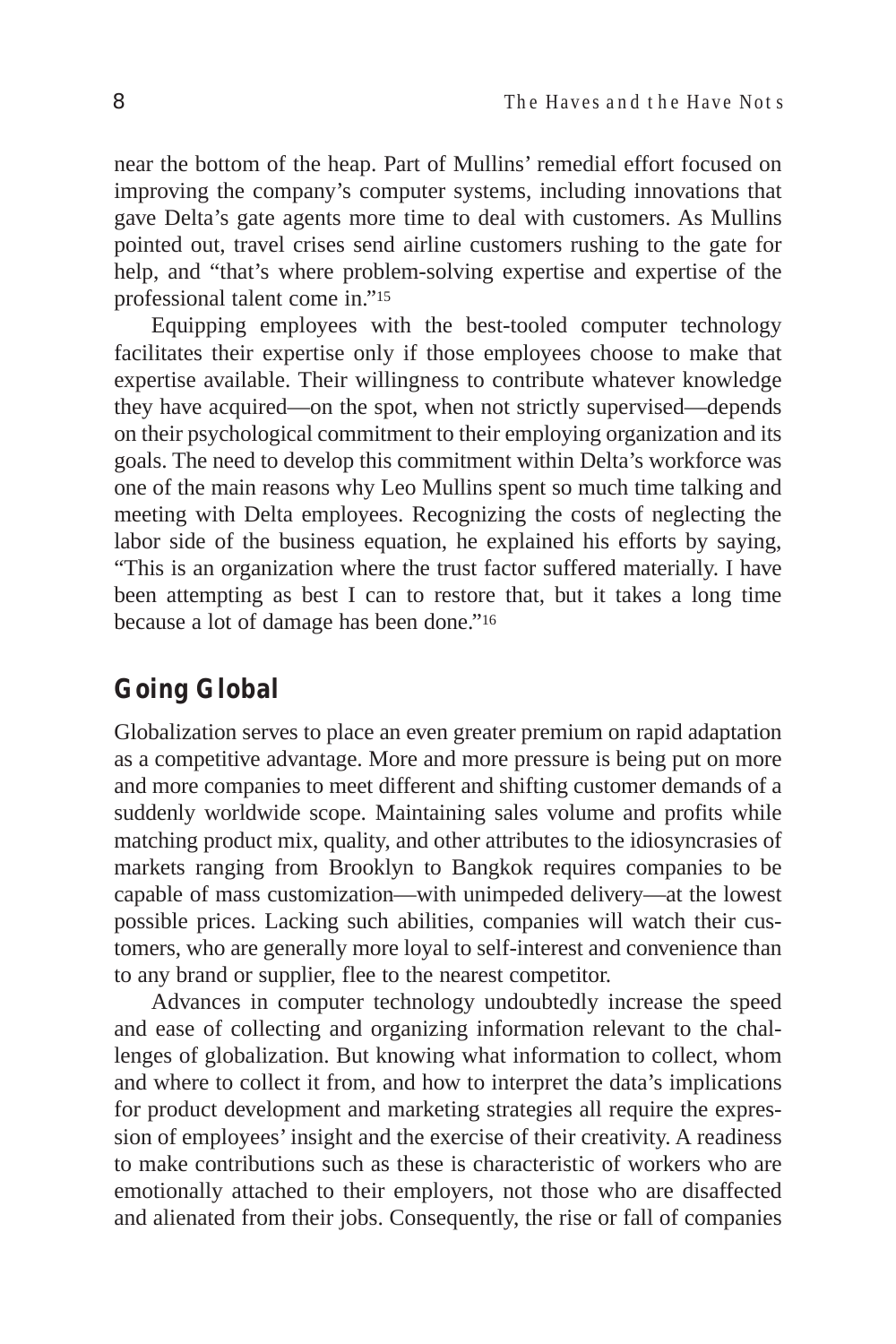competing in the global arena will be greatly affected by how well they manage to develop their workforce's organizational identification.

Globalization has also loosened the hold that corporate headquarters have on affiliates, granting them greater freedom—but often breaking the bond between employer and employees in the process. In expanding worldwide, many companies have abandoned landmark sites that they believe are too narrowly identified with one nation, a plan that backfires when it cuts off the feelings of identification that workers might have for such traditional sites. In 1995, for example, Pharmacia AB, a Swedish company, acquired Upjohn Cosmetics, a U.S. company based in Kalamazoo, Michigan.17 The headquarters for the new company that resulted, Pharmacia Upjohn Inc., were placed in London, a location that decision-makers presumably hoped would prove more neutral ground. If so, it was a reasonable ambition, but the move might have ended up being no more than a costly eradication of a corporate symbol to which employees felt attached. Perhaps it is a good example of how bosses' *Field of Dreams* hopes that a new corporate identity and faithful customers will magically emerge once balanced arrangements and neutral sites have been constructed, are destined for disappointment, because they overlook the importance of workers' identification.

#### *Outsourcing*

Outsourcing, a growth industry these days, has also made company success more dependent on the thorough development of organization identity. Originally conceived as a cost-cutting tool, outsourcing is increasingly seen as a means for more effectively producing products and for serving internal and external customers. The idea is that by allotting certain tasks to firms outside the company, the firm can focus its personnel resources on a narrower range of tasks, and specialized skills and economies of scale will be developed in place of sprawling efforts to cover all bases.

Peter Drucker, an author and consultant with a half century of welldeserved fame for his insights about business and organizations, has predicted that within the next decade or two, all organizations' support work will be outsourced. He might be right, but before that happens, someone had better solve the problems that are afflicting outsourcing. A 1996 PA Consulting Company survey of companies in France, Germany, Denmark, Hong Kong, Australia, England, and the United States showed that one-third of the responding firms believed that outsourcing's disadvantages were greater than its advantages.18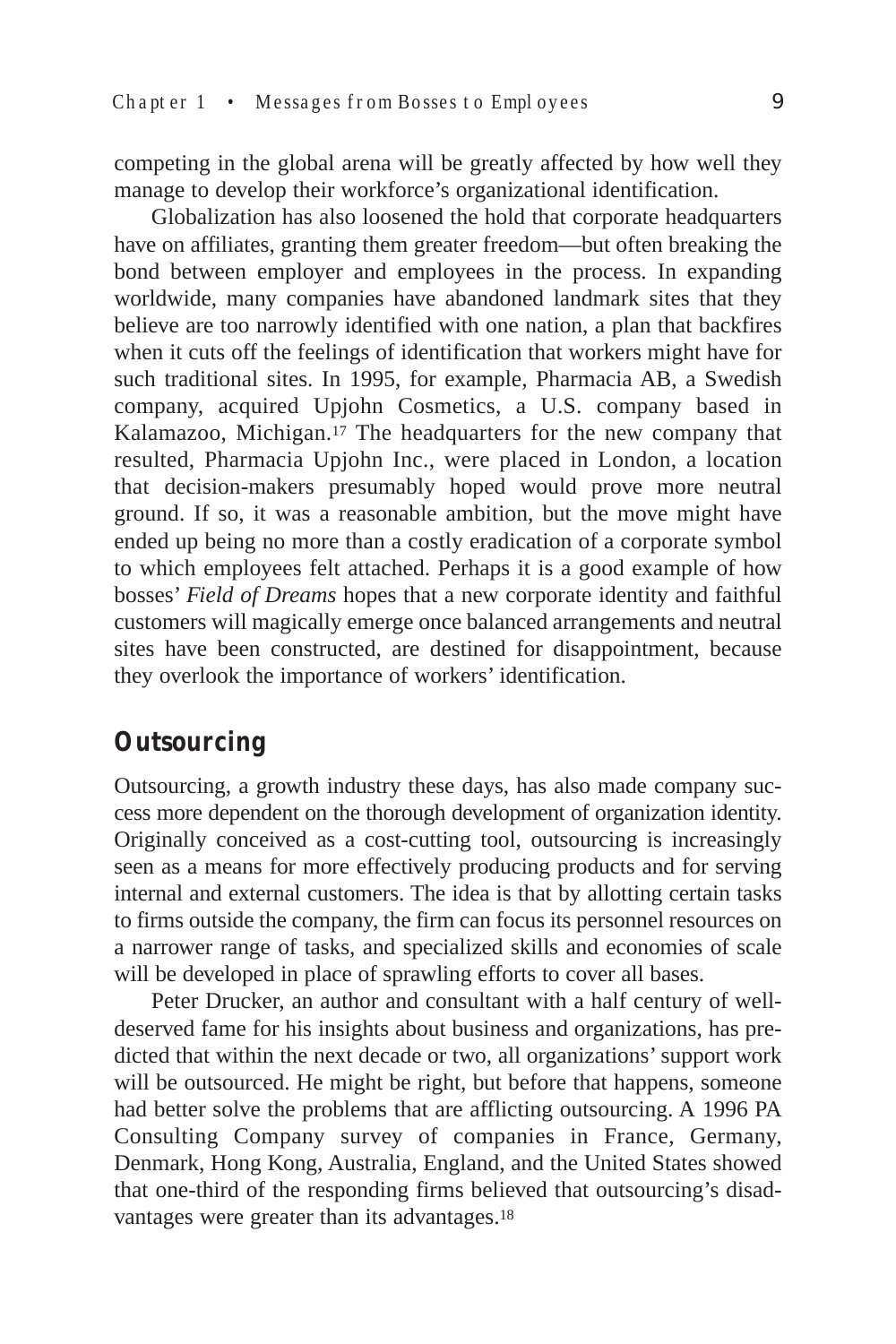Companies to which work and workers are outsourced face a different version of the common lack of emotional connection between employee and employer. Customers and clients, like some cousins, are "once removed." They are, in fact, part of *another* organization. This requires firms that receive outsourced work to build strong ties to their employees, so that their goal of serving someone else's employees and customers will become their own workers' goals as well.

## *Employing Generation X*

During the next several years, certain existing social trends, if they continue, will add greatly to the difficulties of building ties of organizational identification. One example is the stylishly alienated behavior that's become a trademark of members of "Generation X." Converging evidence from a variety of surveys shows that young employees increasingly treat their employers' interests and their own as if they were incompatible. Their common resolution is to lean away from supporting organizational interests and toward satisfying goals that are more personal. From an individual perspective this might very well be an admirable activity; however, from a corporate perspective, it means that compensating measures are required—not necessarily to reverse the younger employees' personal decisions, but to offset the dysfunctional consequences to organizations. Successfully employing Generation X necessitates having policies of company management that create affiliation, not alienation, more effectively than ever before.

Investigators and observers are nearly unanimous in pointing out that the group of adults currently moving into the labor force in the United States and elsewhere in the industrialized world lacks a pro-organizational orientation. In a Coopers Lybrand study of 1,200 business students, 45 percent identified a "rewarding life outside work" as one of their lives' leading priorities.19 And 68 percent of nearly 1,800 MBA students at major U.S. universities agreed "the family will always be more important to me than career."20 In 1995, three-fourths of the respondents to a poll conducted by Penn, Schoen, and Berland supported the idea of giving workers a choice between overtime pay and compensatory time away from the job. They opted for the choice because, in their list of priorities, time often comes ahead of money.21 The effect of this trend is as evident in the professions as it is in corporate business. For example, a *Law Practice Management Journal* article, titled "The Loyalty Crisis," complained about how young lawyers have less commitment and willingness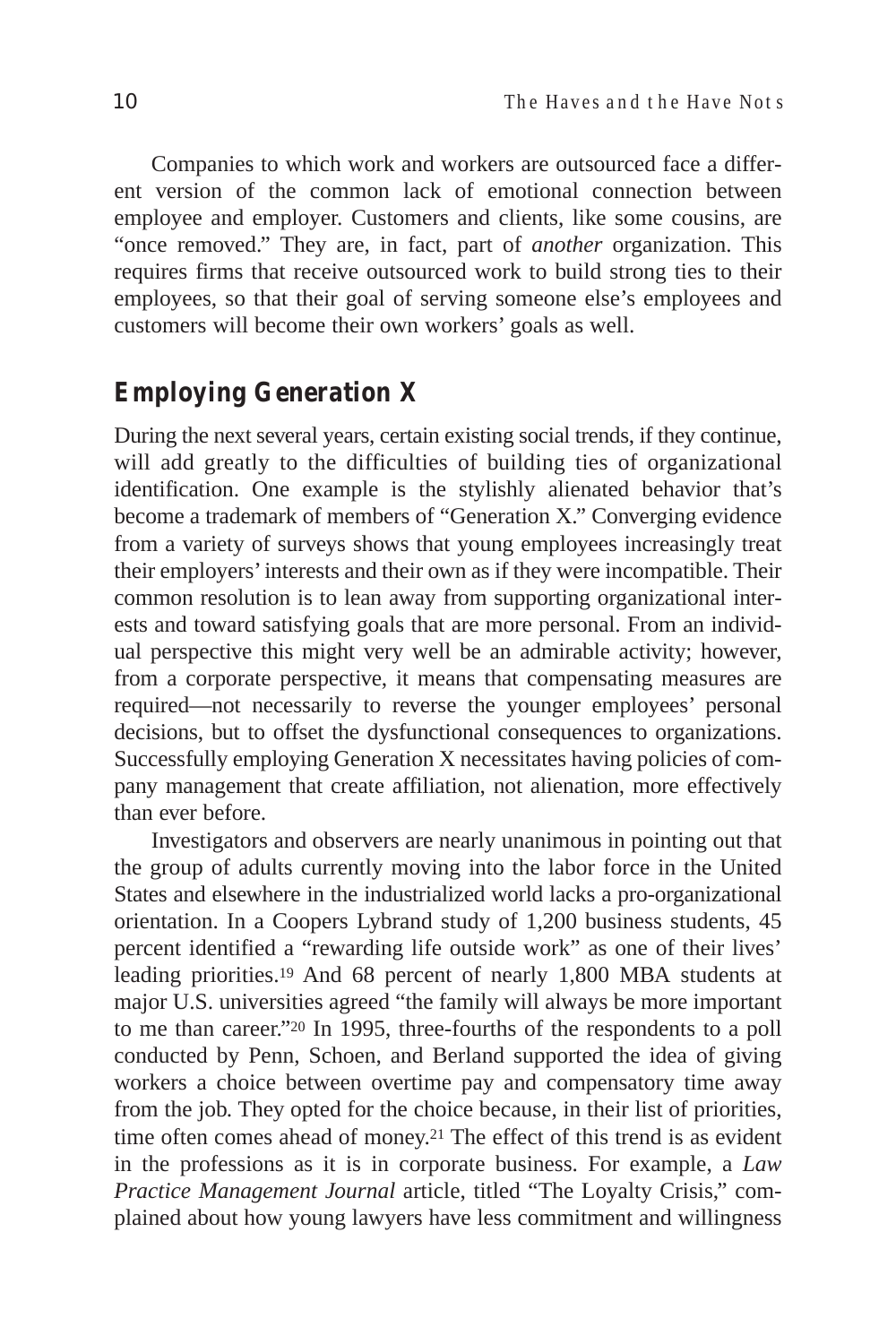to work the hours typically expected by law firms, preferring instead to focus on personal matters away from the office.22

There is reason to be uneasy about the wisdom and accuracy of branding an entire generation of human beings as being any one way. Generations do tend to share common experiences during their formative years, growing up with *Howdy Doody*, *Star Wars*, or the war in Vietnam, and a unifying batch of TV sitcoms and news programs offering a fairly homogeneous portrayal of world politics and events. But individual members of any generation also have experiences that are unique and idiosyncratic. In suburbia's country clubs, in urban tenements, and in rural malls, people have a diverse array of encounters that effectively distinguish them from the pack. Nonetheless, it is clear that employing organizations face a distinct uphill battle in seeking to earn the allegiance of the young people now at the beginning of their vocational lives. Generation X represents an additional challenge in the new obstacle course of employer-employee relations, joining globalization and outsourcing as changes in business conditions to which competitive organizations must swiftly adapt.

## **Managing** *Us* **versus Managing** *Them*

Mentally dividing others into in-groups and out-groups clearly creates a psychological basis for the arousal of powerful emotions and motives, but scientists still wonder about the origins of human beings' readiness to separate others into categories of *Us* and *Them*.

Some say that its beginnings lie in animal evolution, wherein an ability to separate others into categories of *Us* and *Them* benefits its owners by seeding both intragroup cooperation and intergroup competition. Others argue that its roots can be found in early childhood experiences, wherein the development of an individual's self-esteem might be influenced by the act of judging the attributes of one's own family group against those of other groups. And a third contingent contends that the origins of the *Us versus Them* inclination can be found in the feelings of reinforcement that are associated with in-group membership: the sense of safety, security, and prestige that comes with belonging produces a powerful preference for others who are either familiar or similar. Regardless of this important debate's outcome, the immediately relevant point is that work behavior is greatly affected by employees' readiness to cleave their work worlds into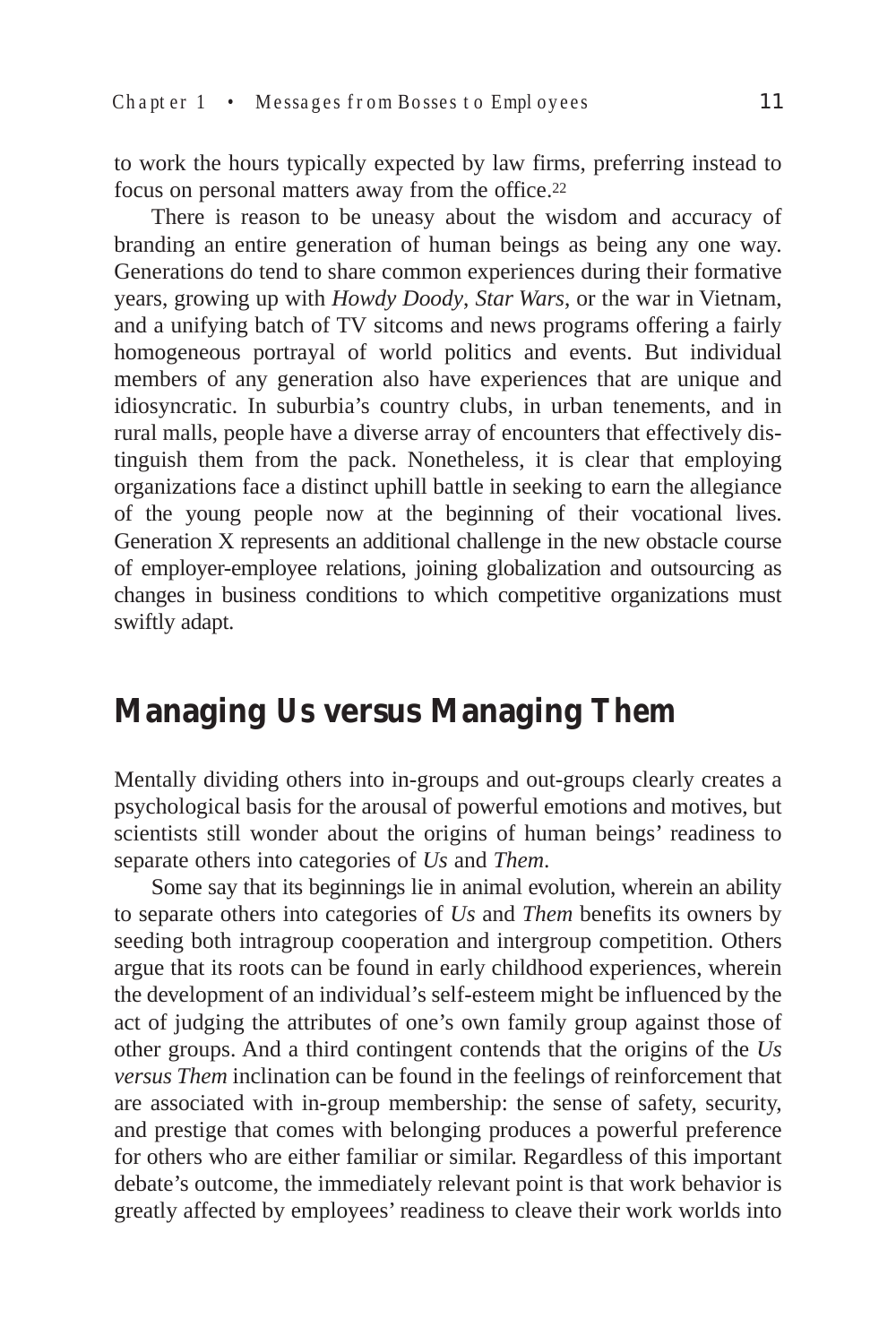in-groups and out-groups. From an organization's perspective, the most critical questions to ask are "Where does this division occur?" and "Why?"

If the organization is situated on the in-group side of its workers' mental division, then those employees experience a sense of identification with their employer, clearly revealed by their common reference to the organization in terms of *we*. However, should such a division place the organization on the far side of the boundary—away from self, on the outgroup side—then its employees tend to speak of the organization as *they* rather than *we.* When companies are relegated to *they*, there is no feeling of worker-employer oneness, no merging of personal and organizational goals, and no vicarious experience of organizations' ups and downs. And when it comes to making decisions at work, self-interest—instead of the psychological golden rule of organizations—is the most accurate predictor of employees' behavior.

The good news is that companies can influence the boundary's location. In the abstract, the formula for successfully positioning the organization and its employees on the same side of the psychological dividing line is simple. It is a rule of reciprocity that says you get what you give: The beneficiaries of inclusion are inclined to include in return, whereas the victims of exclusion are inclined to exclude in return.

In recent years, many organizations have become aware of the danger of alienating their workers by making them victims of exclusion and have taken loud and well-publicized steps to prevent it. Such innovations as MBOs, SBUs, TQMs, T-Groups, and Theories X, Y, and Z, as well as catchwords like *brainstorming*, *delegation*, *process re-engineering*, *oneminute managing*, *Kanban*, *organization development*, *empowerment*, *participation*, and *culture change* create the sense that modern companies are hornets' nests of progressive and inclusive activity; but the truth is quite different. Deep and genuine change is still slow to come to organizations, despite the common misconception that such inclusioninducing management practices are by now widespread.

The data concerning organizations' efforts to earn the allegiance of their workers is not encouraging. Recently, the U.S. Labor Department estimated that only 4 percent of U.S. businesses are involved in inclusioninducing activities, such as genuinely empowering employees or developing a high-performance workplace.23 Professor Edward Lawler, from the business school of the University of Southern California, reports that in a survey of the companies comprising *Fortune* magazine's *Fortune 1000* that was conducted by the University's Center for Effective Organizations, 68 percent of the firms claimed they used self-managed teams. However, any euphoria aroused by this apparently high percentage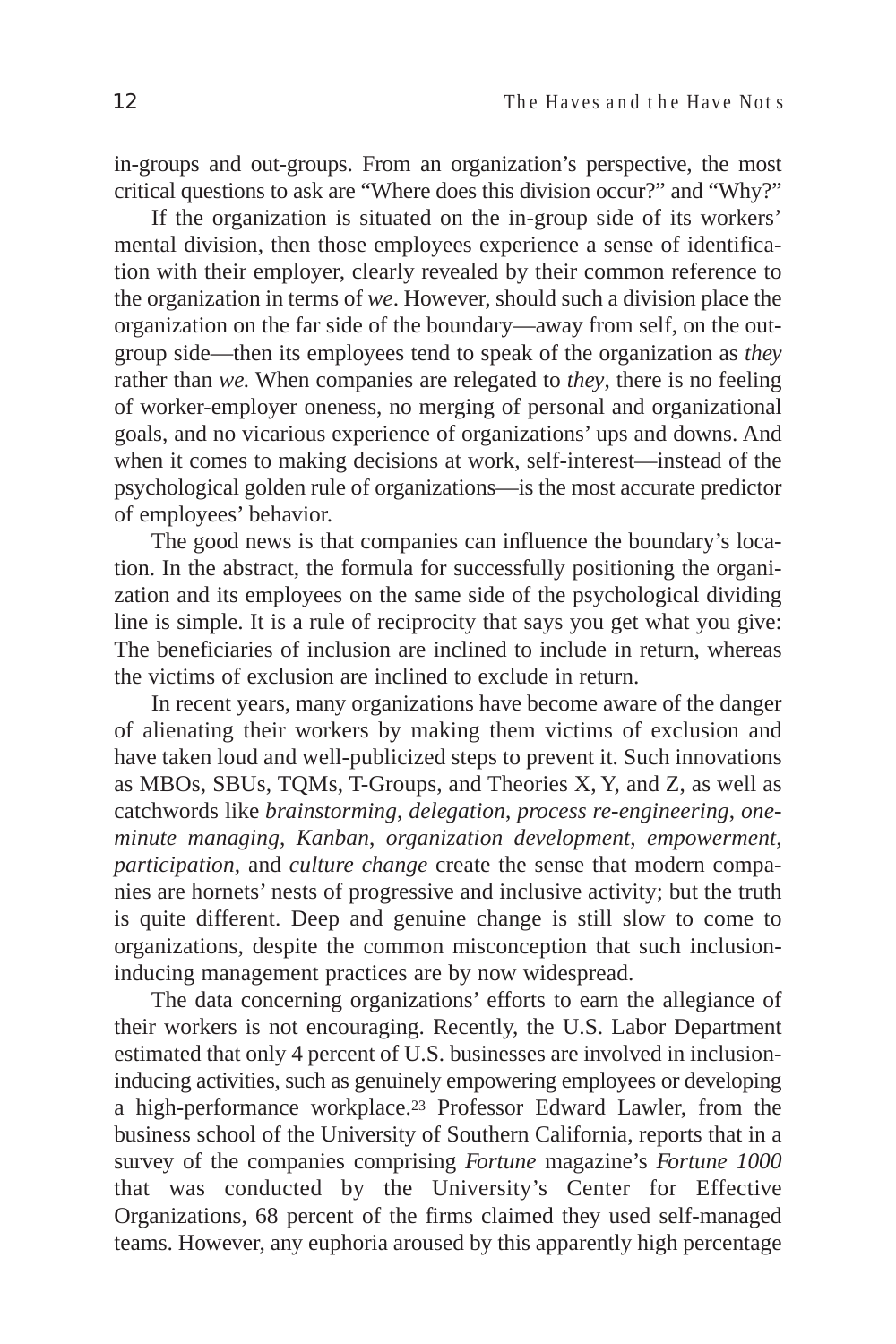must be subdued by additional evidence showing that such teams included a mere 10 percent of the companies' workers.24

The reason for such a discrepancy between the reported popularity of inclusion-inducing approaches and their actual dissemination among companies and employees can be found in the results of a study by Boston-based consulting group Rath and Strong. In this research, 80 percent of the managers surveyed asserted that employees should have a voice in facilitating corporate change; yet when asked about *their own* employees, 40 percent of the same managers said they did not believe that the people who worked for them had anything valuable to contribute. Based on the judgments of these bosses about their subordinates, we can imagine how many fewer than 80 percent of them really ask for their subordinates' input when, instead of responding to a survey's questions about hypothetical conditions, they are actually on the job with the power to allow or disallow subordinate input.

Surveys of employees' views about their influence and involvement at work also support the conclusion that organizations' public pronouncements boasting of their inclusion-inducing approaches have exaggerated the frequency and effectiveness of such practices. In 1997, an annual survey of 3,300 employees conducted by Towers Perrin showed an alarming increase in both employees' feelings of disenfranchisement and the number of workers—approximately one-third—who claimed that their bosses ignored their interests when making decisions.25 Similar findings come from a nationwide poll done by Princeton Research Associates in which nearly two-thirds of U.S. workers reported that their superiors could not be trusted to keep their promises.26 Even at more senior levels, workers' feelings of personal influence and involvement appear to be eroding. For example, a survey of 196 executives of "40-something" age found that more than half of these senior-ranking workers felt less committed to their employers than they had five years earlier.27

The error of overestimating the presence of inclusion-inducing company practices is compounded by a second error: the myth that the executives in charge are regular and sincere users of these tactics. Even in the rare instances where such inclusive approaches have permeated employees' ranks, the programs' value is often nullified by the ulterior motives of their implementers. In companies these days, there is a lot of *faux* fellowship. Organizations' bosses try to appear caring in order to disguise a set of ulterior motives. Michael Hammer—a pioneer, along with James Champy, of the concept of "re-engineering" as a strategy for corporate change—acknowledged the pervasiveness of such fraud when he said: "The biggest lie told by most corporations, and they tell it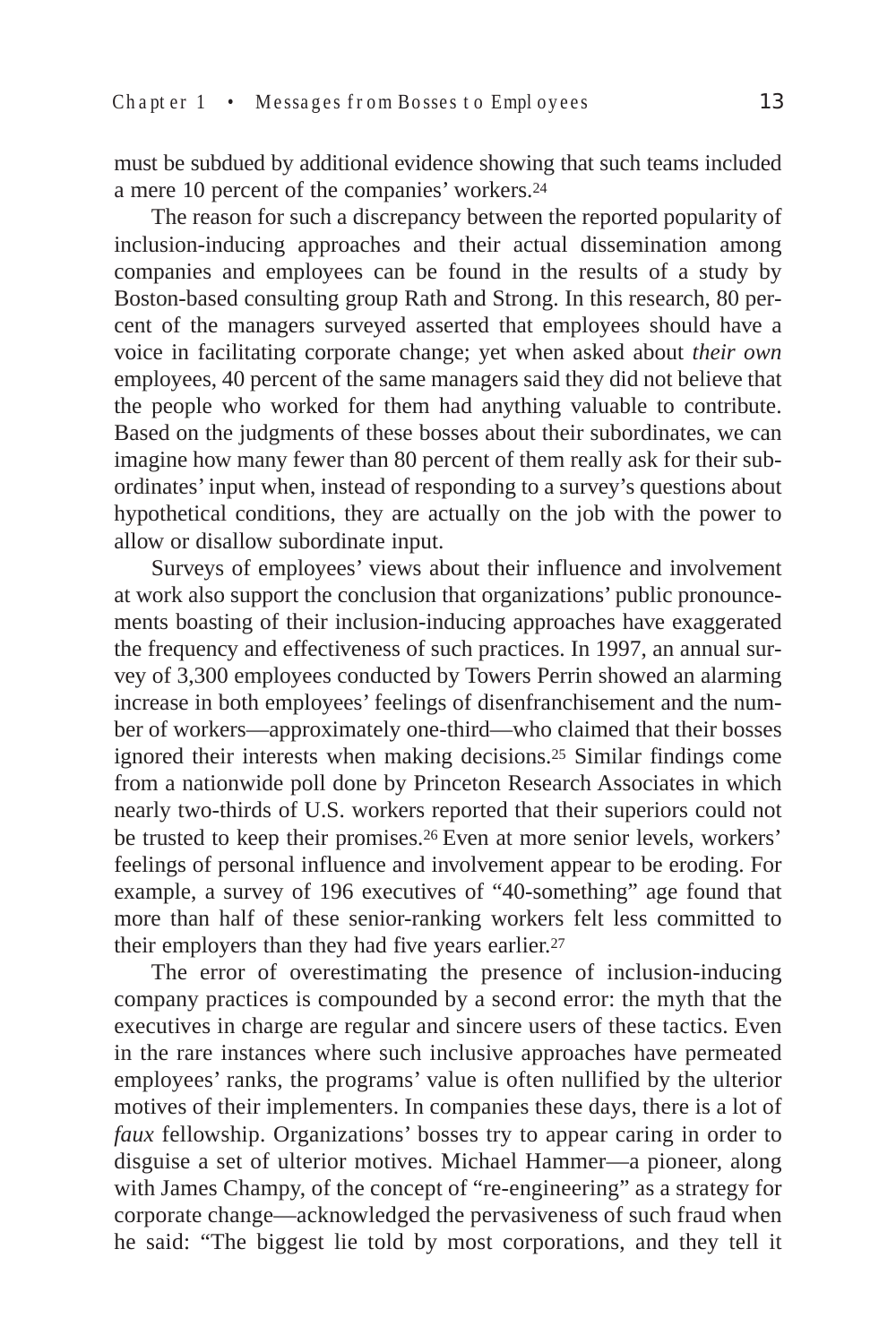proudly, is that 'people are our most important assets.' Total fabrication. They treat people like raw material."28

In-group members' vicarious experience of each other's plight serves to inhibit exploitative behavior in their dealings with one another. That is the golden rule of organizations' core message. On the other hand, a lack of such mutual allegiance inspires the opposite behavior. When employees conclude that bosses are treating them exploitatively, they feel excluded and exclude in return, shoving the organization icon away from themselves, deeper into out-group territory. The resulting separation squelches the development of employees' organizational identity, and opens up the possibility of treating the company the way its representatives treated them: as raw material, "things" to be exploited. It is the beginning of a downward spiral in which each exclusionary act by one group is paid back in kind by the other group, effectively separating the two further and further.

We would all like to be invited to be included, but we are not invariably blinded by that desire. When invitations are fraudulent, we quickly understand where to place our in-group/out-group boundary. Few of us are repeatedly duped when bosses unfurl the banner of inclusion and say, "Let's march together," only to show, through their later behavior, that they were silently adding, "Just keep your place—10 paces behind." Those in charge lose all credibility when, having declared "We're all in this together," they proceed—without prior warning and despite denials to the contrary—to dismiss 10, 20, or 30 percent of their workforce while granting themselves options with repricing privileges, special gross-ups, health plans with exclusive perks, and salaries plus bonuses that are more than 200 times greater than the average income of their employees. Yet it is important to recognize, however ironically, that these self-serving and duplicitous employers are actually demonstrating their keen understanding of a crucial cause of employees' organizational identity: that employers' motives affect the success of inclusion-inducing approaches. Their hope is that by pretending that their primary motive is attention to workers, they will fool employees into feeling included, embracing the organizations' goals as their own, and striving to achieve them.

Beyond this group of self-serving glad-handers is another batch of corporate authorities who dispense with the *all-for-one* pretense altogether. These bosses simply order the use of inclusion-inducing management technology regardless of the response by employees to the obvious lack of caring that accompanies it. Installed by dictate, company innovations that might actually have successfully unified bosses and workers not only fail to build such ties, but frequently break them. This is the third error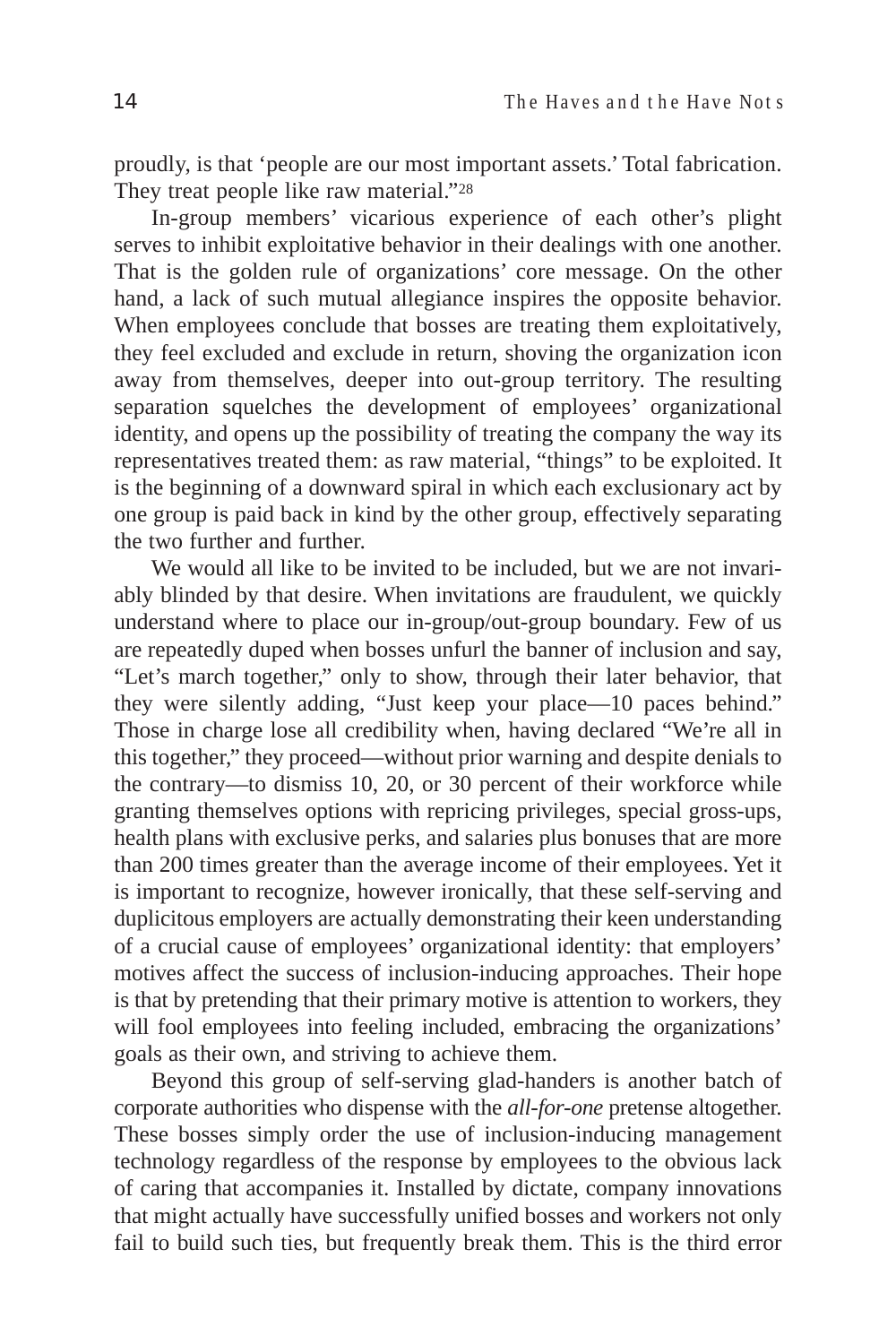made by those who believe that organizations are making extensive use of inclusion-inducing approaches: They overlook the crucial link between the *content* of these approaches and the *process* of their introduction into the workplace. Any sensible assessment of the impact of these innovations on organizations must begin by asking *how* their installation occurred, not simply whether they've appeared.

The manner in which new management methods are introduced determines their significance to the workforce. "You *will* be democratic" is a mildly funny joke, as audiences instantly recognize the inconsistency of the dictatorial command and the stated aim. Less funny, if similar, are organizations that introduce inclusive work programs in exclusionary ways—for example, through autocratic mandate—thus making employees pawns rather than participants in the process of change. What is unfortunately forgotten is that the programs' effectiveness rests on the *how* as well as the *what.* There is no top-down decision, however potentially beneficial, that cannot be undermined by uncommitted employees.

# **Mistaking** *What* **for** *How*

Bosses who focus exclusively on the *what* of organizational change efforts, forgetting the *how,* are acting as if their employees are totally lazy and instrumental, caring solely about gains and costs, and seeking only ways of realizing the greatest personal financial gain with the least possible effort. Looking at their workforces through this lens, such bosses can easily conclude that improved job performance will be the product of a simple formula:

- *Prescribe* the tasks that authorities have decided must be performed in order to reach desired company goals.
- *Prepare* workers to perform those tasks.
- *Police* their behavior while they are performing them.
- *Pay* them for successful compliance.
- *Punish* them for failure.

If employees are as lazy and instrumental as these bosses presume, then this straight-and-narrow, command-and-control, carrot-and-stick calculus should work well. In fact, it turns out to be a dark and self-fulfilling prophecy. Predominant focus on the *what* by bosses produces alienation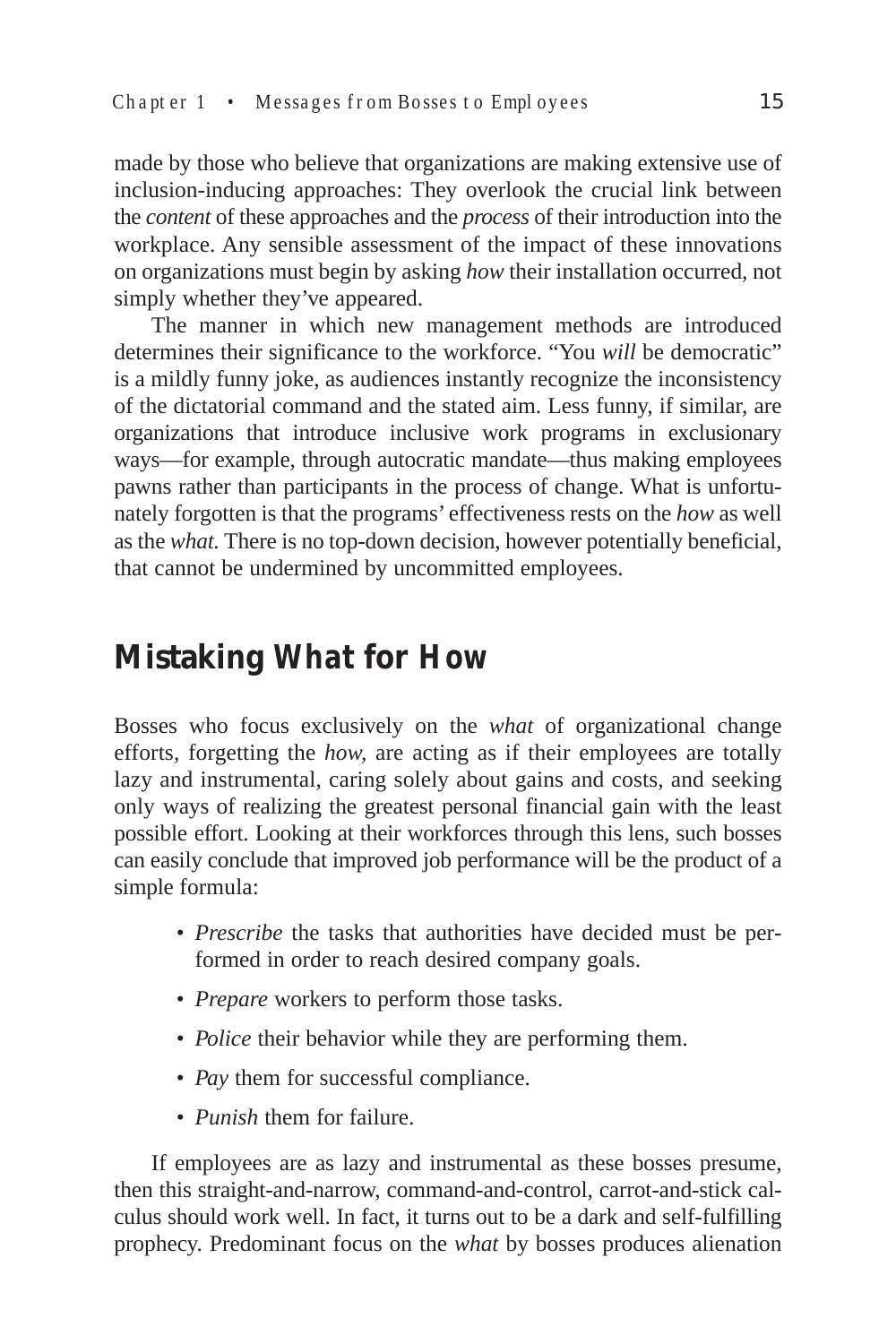among workers, prompting their apathy and antagonism. Witnessing this attitude, then, only reinforces the initial convictions of bosses, who reason that it's precisely such deficient work behavior that makes necessary such an iron grip on their employees' productivity. "Unlike *us*," they think, "all *they* really care about is getting the biggest reward for the least effort." And increasingly—as workers are made to care less and less about an uncaring company—it becomes true. The result, in the minds of both management and workers, is a boundary that divides the in-group of elite bosses from an out-group of lowly employees.

Evidence against the merits of this autocratic ideology comes from both historical and current scientific examples. Nearly a century ago, Frederick Taylor's carrot-and-stick, time-and-motion efforts reinforced management's tendency toward this approach when his methods increased both worker productivity and, as wages were linked to output, workers' wages as well. Yet despite this tangible benefit, workers' discontentment with time and motion approaches grew.

Guided by an engineering model, time and motion efforts reduced tasks into their component parts, permitting "experts" to prescribe the most efficient *motions* for workers to use, in a given period of *time*, in order to get a job done. On paper, the prescriptions promised improvements in efficiency. But humans are a pesky lot. In practice, there is often a costly psychological backlash stemming from workers' feelings of being controlled.

In fact, things became so bad at one point that Taylor was called to testify before a committee of the United States Senate about his methods and workers' responses to them.29 The employees' pain that offset Taylorism's gain was caused by workers' acute feeling of being *done to* rather than being *part of*. The case for workers' upset is undoubtedly puzzling to bosses who primarily focus on the *what* and disregard the *how.* There is evidently more to life than salary. No matter what the profits, if the rules of the game reduce workers to pawns, they will rankle employees as much today as they did a century ago.

In 1993, a *New York Times* headline alluded to a modern manifestation of that very rankling: "Strikers at American Airlines Say the Objective Is Respect." The article reported: "It is not so much the pay or benefits or sometimes grinding four- and five-city, one-day trips or the interminable, unpaid delays between some flights. It is the little things that striking flight attendants at American Airlines say grate on them and amount to a lack of respect. 'They treat us like we're disposable, a number,' said Helen Neuhoff, a 33-year-old flight attendant." Another attendant said: "I'd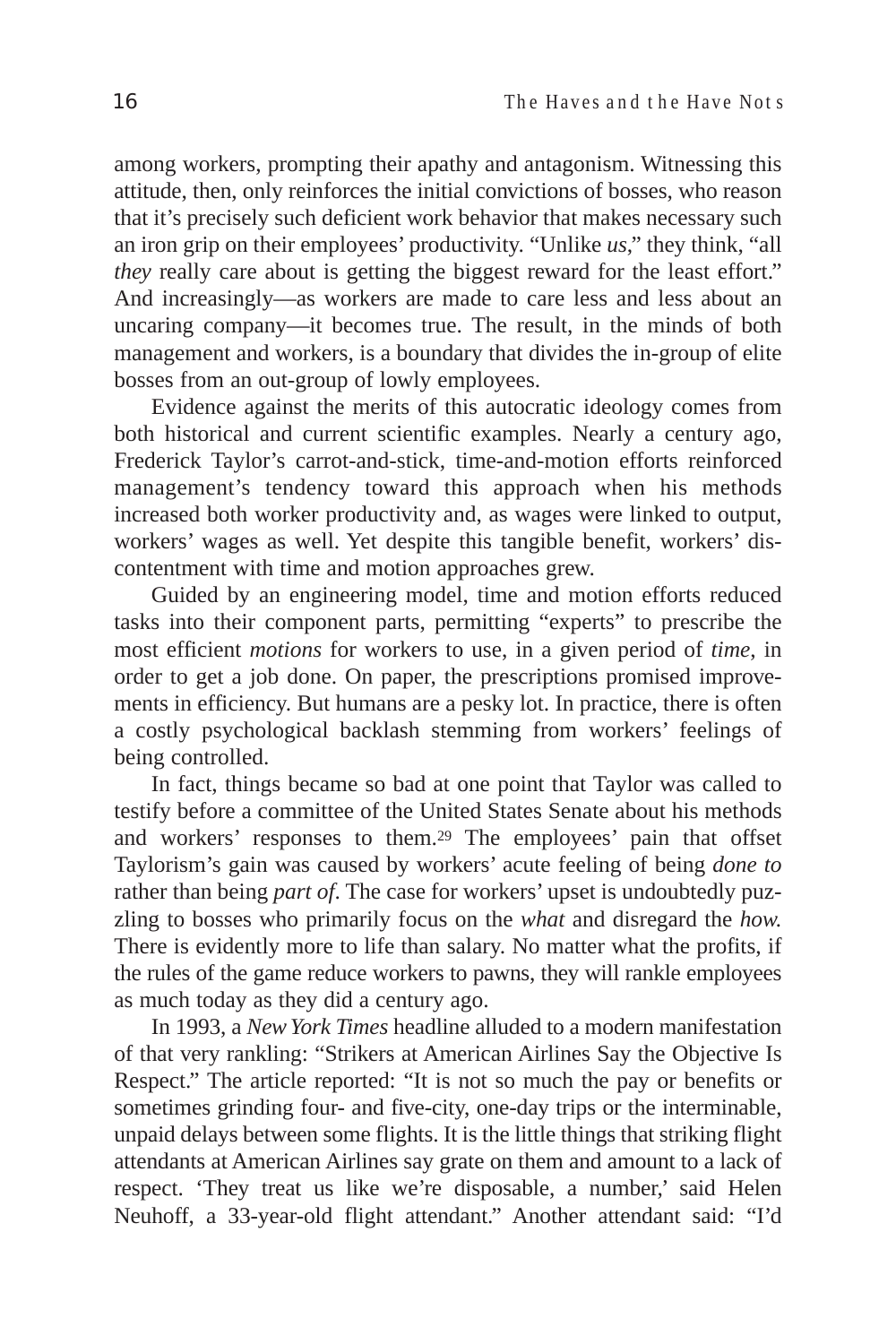rather be on the planes. But I've got to stand up for what I believe. My selfrespect is more important than my job."30

Nor did the issue go away. Four years later, when troubles at American Airlines brewed again, the theme remained the same. A disgruntled pilot complained, "As long as you treat your employees as merely 'unit costs,' like the Styrofoam coffee cups we throw out after every flight, morale will remain at rock bottom."31

Comments made by a disenchanted employee in the automobile industry capture the implication of these quotes—and serve to invalidate the all-too-common view that for employees, it's all about money.

> *We're a cost. That's it. In their [pointing upward] world we're not human beings who have thoughts, a life filled with ordinary joys and worries, feelings. Their focus is on the bottom line and to them we're simply lines on a budget that are labeled 'cost.'And they figure that about ninety-five percent of what gets me going in the morning is caring about how to get the most for the least—when, really, it's not even like one percent of what gets me going. What they believe, it's insulting.*

Boss behavior that is based on a decidedly *what*-oriented image of employees is entirely inconsistent with overwhelming evidence showing that *how* people are treated, rather than the benefits they receive, best predicts their willingness to support organizational goals.32 A recent study involving 2,800 federal employees demonstrated that their views on the fairness of decision-making procedures were more than twice as powerful an indicator of their evaluations of management as their views about pay.33 Rewards and punishments certainly affect employees' work, but bosses' fair and respectful treatment of them is by far the most powerful tool to earn their commitment.

# **Moving Toward** *We***: The Three Rs of Work Life**

In my many conversations with bosses who defend their *what-*orientation, I've been told that without strict adherence to the *Prescribe, Prepare, Police, Pay, and Punish* formula, the great majority of workers will not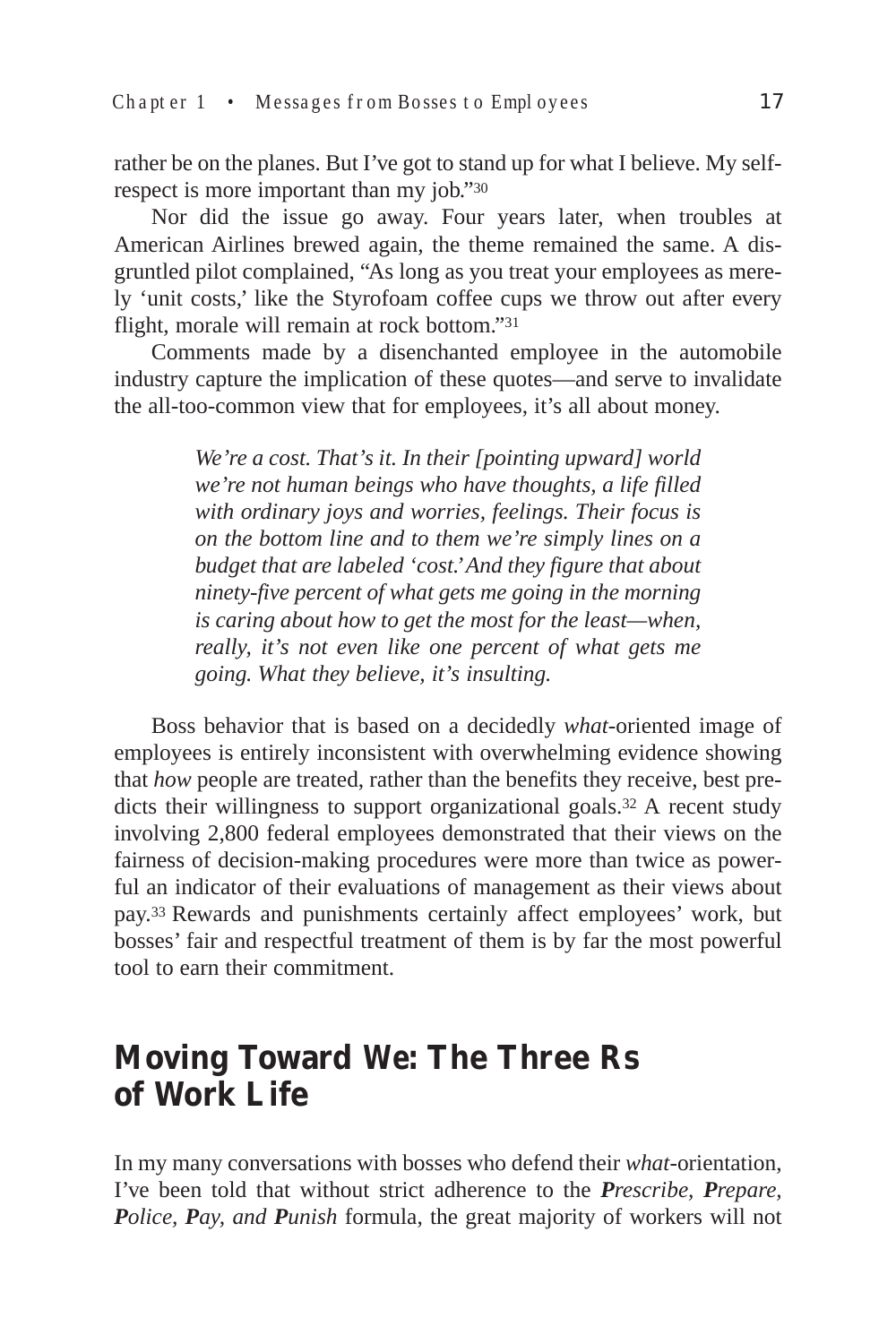do their jobs. "Ask the average employee to join in a real problem-solving discussion at work," they say, "and the response is either belligerence or a blank stare." My response is: Did they begin that way? Did they arrive on day one of their new job completely devoid of any desire to innovate, initiate, achieve, or explore any creative ways of making their work environments more productive and satisfying? If not, then could the belligerent, blank response possibly be a consequence of receiving hundreds—perhaps thousands—of messages from bosses that effectively alienated them, erasing any sense of identification with their organizations and eroding their job commitment?

This is not to say that developing employees' organizational identification is a panacea for all workplace ills. It is a major contributor to an organization's success, but not its sole cause. In excess, the very same powerful in-group dynamics that encourage workers to advance their company's goals can in fact prove harmful. Narrow, intense allegiance to a firm has even been the basis for employees' criminal efforts to benefit their organization at the expense of others. The conditions that give rise to such overzealous and unconstrained obedience, as well as the steps that can be taken by organizations to avoid them, are discussed in this book's closing chapters. Nonetheless, these perils are rare in comparison to the great potential that arises from workers' sense of identifying with their employing organizations.

In every firm, company, and workplace, employees are watching for messages contained in their bosses' practices and policies in an effort to decide whether they are being viewed as *We* or *They.* Workers use these data, whether overseen or overheard, stated or implied, to answer certain core questions about their relationships to their jobs:

> *Do my bosses only care about the quality of the product I deliver, without any authentic regard for me as its producer?*

> *Do my bosses have any genuine concern for my concerns, or am I regarded simply as a machine that must perform to or above the standards they have set?*

> *Do my bosses view workers like me as interchangeable, or do they see me as an individual, not simply a number?*

*Am I merely hired, or am I truly a member of the firm?*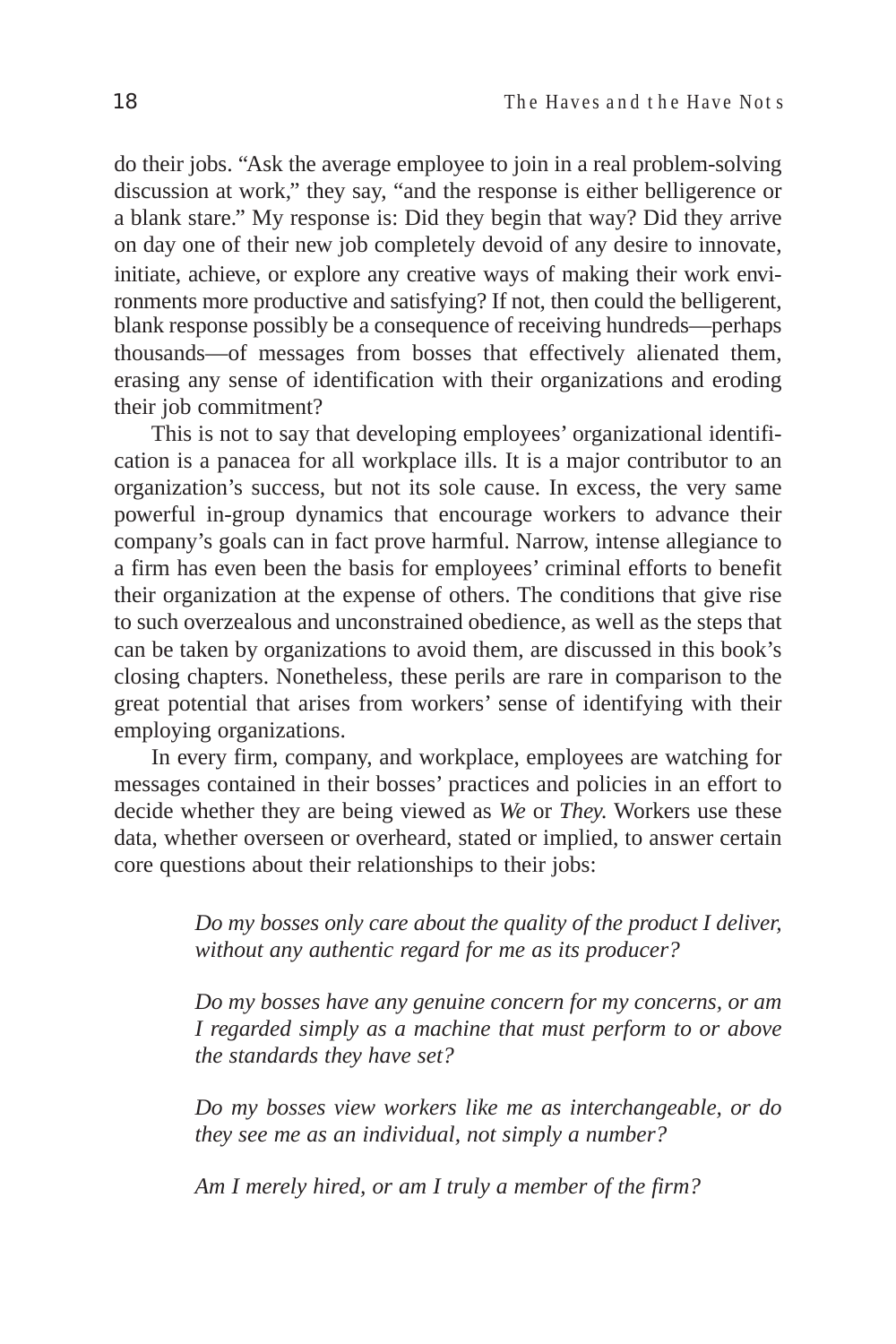#### Chapter 1 • Messages from Bosses to Employees 19

Guy Wolff, an employee of an agri-business in the United States' Midwest, captured the essence of these questions when he told me, "They say *take the job personally*; then they go ahead and treat me impersonally." Hundreds of other workers have pointed angrily to the same paradox. The preceding important queries boil down to a single question, which concerns the three **R**s of life at work: **R**ewards, **R**espect, and **R**ecognition:

> *Am I treated fairly, with genuine civility, and with proper recognition of my abilities?*

Unfortunately, employees are regularly led by bosses' messages to answer a resounding "No." In every chapter that follows, practical examples—gleaned from organizations that have successfully grown ties that bind—offer precise prescriptions for bosses at every level to turn that answer to "Yes," and to change a previously alienated worker into an engaged, loyal, and powerful force capable of the achievement of organizational goals and personal satisfaction at once.

Any organization's success relies on employees' organizational identity; and identity is built on bosses' handling of **R**ewards, **R**espect, and **R**ecognition. The next three chapters tell the story of what's going wrong, and how the three Rs can be revived to the benefit of employer and employee alike.

**2 Fisher, A. B. "The 100 best companies to work for in America." Fortune (January 12, 1998): 69–70.**

**3 Carey, P. M. "6 sweet ways to keep your key players." Your company (August/ September, 1996): 44–47.**

**4 Ibid.**

**5 "Work Week." Wall Street Journal (March 13, 2001): A1.**

**6 Stewart, T. A. "Real assets, unreal reporting." Fortune (June 6, 1998): 207–208.**

**7 Hemlock, D. "I.P.O.'s: When employee-friendly = investor-friendly." New York Times (February 25, 1996): F4.**

**8 Grant, L. "Happy workers, high returns." Fortune (January 12, 1998): 81.**

**<sup>1</sup> Abrams, D., K. Ando, and S. Hinkle."Psychological attachments to the group: Crosscultural differences in organization identification and subjective norms as predictors of workers' turnover intentions." Personality and Social Psychology Bulletin 24 (1998): 1027–1039.**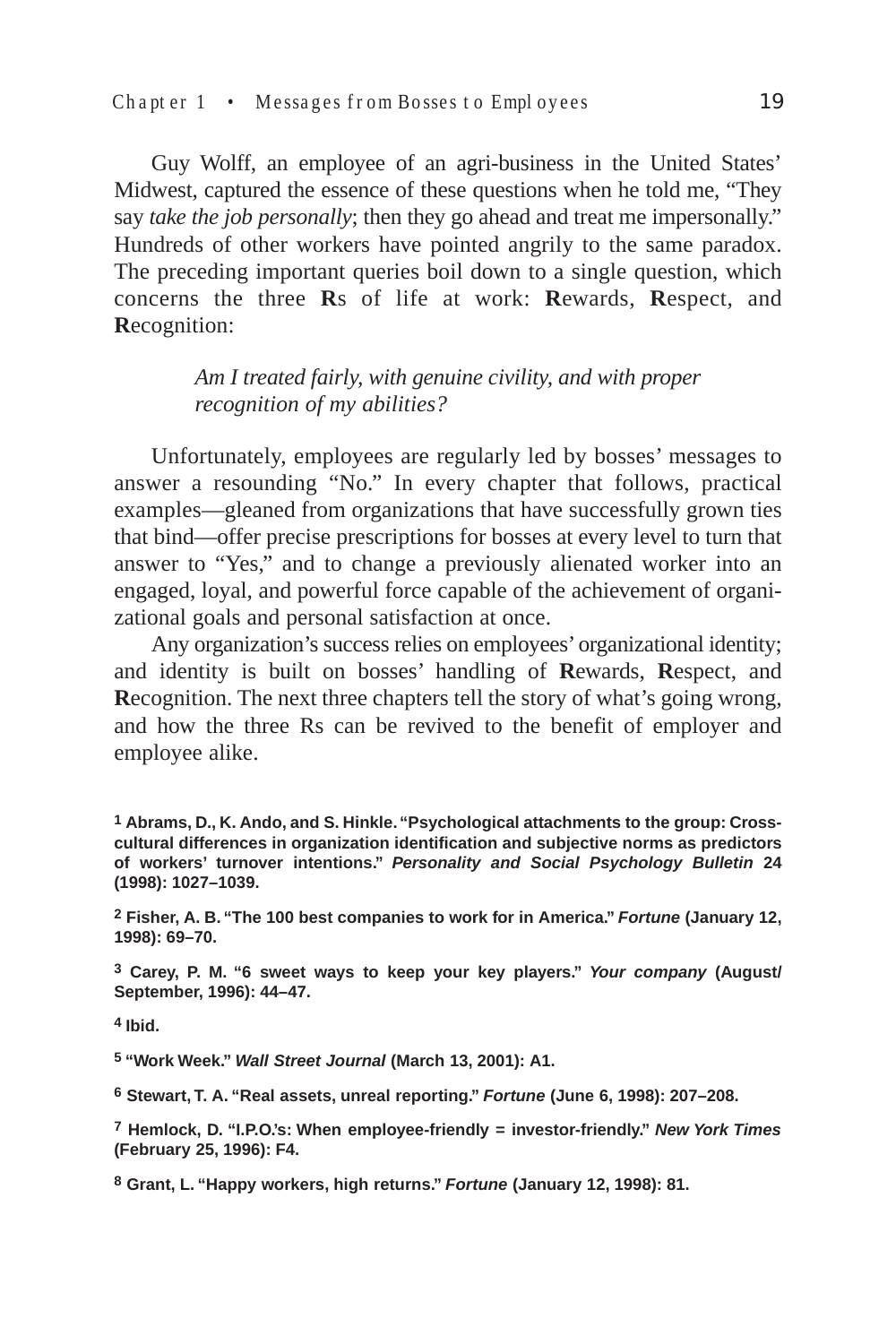**Ibid.**

 **In E. D. Morrison,"Role definitions and organization citizenship behavior: the importance of the employee's perspective." Academy of Management Journal 37 (1994): 1543–1567, the five areas of organization citizenship behavior have been defined as being Altruism (helping when it is needed but not required), Conscientiousness (going beyond what is minimally required), Civic virtue (being a responsible participant in the organization's life), Sportsmanship (tolerating the ordinary glitches without undue complaining or grieving), Courtesy (working and playing well with others).**

**Ibid.**

 **Altheide, D. L., P. A. Adler, P. Adler, and D. A. Altheide. "The social meanings of employee theft." In Crime at the Top: Deviance in Business and the Professions, J. M. Johnson and J. D. Douglas (Eds.) (Philadelphia: J.B. Lippencott, 1978): 90–124.**

**Moran, N. "Change is only the beginning." The Daily Telegraph (May 28, 1997): 3.**

**Taylor, A. III. "Pulling Delta out of its dive." Fortune (December 7, 1998): 158.**

**Ibid.**

**16 Ibid.**

**Markels, A. "Building a new house." Wall Street Journal (September 26, 1996): R23.**

**Moran, N. "Look to corporate federations." The Daily Telegraph (May 28, 1997): 2.**

**"Work Week" Wall Street Journal (June 3, 1997): A1.**

**"What the new generation really wants." Fortune (April 14, 1997): 157.**

**Alston, C. "Comp time's time has come." Wall Street Journal (May 15, 1997): A22.**

 **Zinober, J. W. "The loyalty crisis: Today's employee is quite a different breed from yesterday's." Law Practice Management 18 (April 1992): 26–32.**

 **Swaboda, F."Conference tries to define 'High-performance' jobs." Washington Post (July 27, 1993): D1, D5.**

**Dumaine, B. "The trouble with teams." Fortune (September 5, 1994): 86–92.**

 **Shellenbarger, S. "Investors seem attached to firms with happy employees." Wall Street Journal (March 19, 1997): B1.**

 **Repic, E. "Manager's casebook: Re-engineering and morale." Engineering Management Journal: EMJ VII (June, 1995): 4.**

**Burkins, G. "Work Week." Wall Street Journal (May 20, 1997): A1.**

 **Lancaster, H."Re-engineering authors consider re-engineering." Wall Street Journal (January 17, 1995): B1.**

**Kanigel, R. The One Best Way (New York: Viking, 1997).**

 **Kilborn, P. T. "Strikers at American Airlines say the objective is respect." New York Times (November 22, 1993): A1, A8.**

**Gwynne, S. C. "Flying into trouble." Time (February 24, 1997): 46–49.**